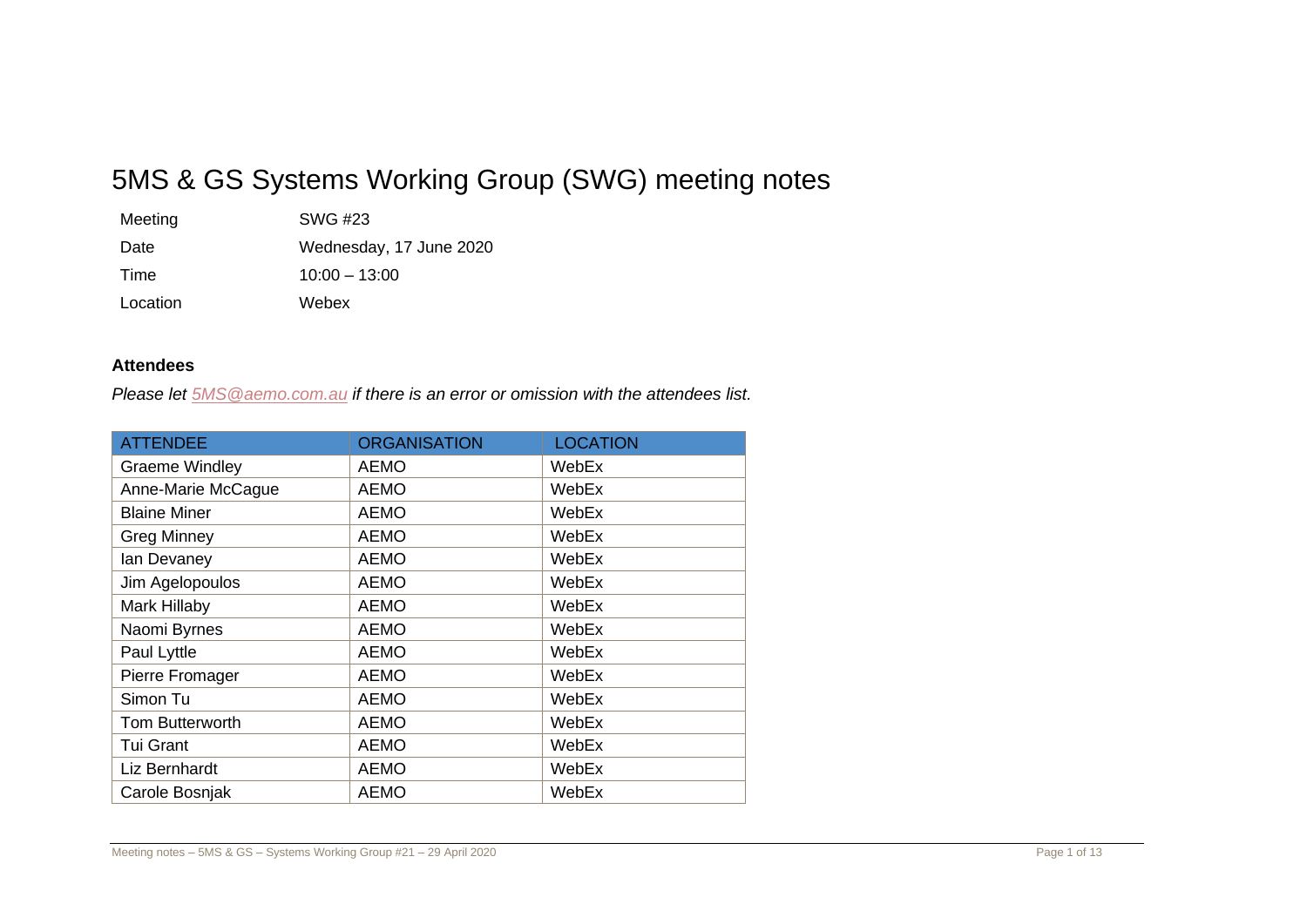

| Alex Alexander         | <b>AEMO</b>             |              |
|------------------------|-------------------------|--------------|
| <b>Annett Reitmann</b> | <b>AGL</b>              | WebEx        |
| <b>Chris Leffler</b>   | <b>AGL</b>              | WebEx        |
| Jocelyn Morris         | <b>Arrow Energy</b>     | WebEx        |
| Craig Eadie            | Aurora Energy           | WebEx        |
| Kevin Boutchard        | Aurora Energy           | WebEx        |
| Alex Polonetskiy       | Ausgrid                 | WebEx        |
| <b>Trent Smith</b>     | <b>Brave Energy</b>     | WebEx        |
| Dino Ou                | <b>Endeavor Energy</b>  | WebEx        |
| Nicole Bright          | Energex                 | WebEx        |
| <b>Trish Cone</b>      | Energex                 | WebEx        |
| Jon Ham                | <b>Energy Australia</b> | WebEx        |
| Roy Utomo              | Energy Australia        | WebEx        |
| <b>Tilin Yi</b>        | <b>Energy Australia</b> | WebEx        |
| <b>James Hutt</b>      | Energy One              | WebEx        |
| Joseph Giddings        | <b>Energy One</b>       | WebEx        |
| Andrew Lenga           | Engie                   | <b>WebEx</b> |
| <b>Drew Pass</b>       | Engie                   | WebEx        |
| <b>Greg Fawcett</b>    | Engie                   | WebEx        |
| <b>Stewart Bryce</b>   | <b>ERM Power</b>        | WebEx        |
| Adam Dubojski          | <b>Essential Energy</b> | WebEx        |
| <b>Andrew Steer</b>    | Gentrack                | WebEx        |
| Jarrah Rijswijk        | Hydro Tas               | WebEx        |
| <b>Victor Sanchez</b>  | Infigen Energy          | WebEx        |
| Jayendra Weerawardana  | Insightpower            | WebEx        |
| Tejas Vadera           | Jemena                  | WebEx        |
| <b>Marina Bakh</b>     | Jemena                  | WebEx        |
| <b>Matthew Mullen</b>  | Jemena                  | WebEx        |
|                        |                         |              |

Meeting notes – 5MS & GS – Systems Working Group #23 – 17 June 2020 **Page 19 Steps 10 Step 2020** Page 19 November 2020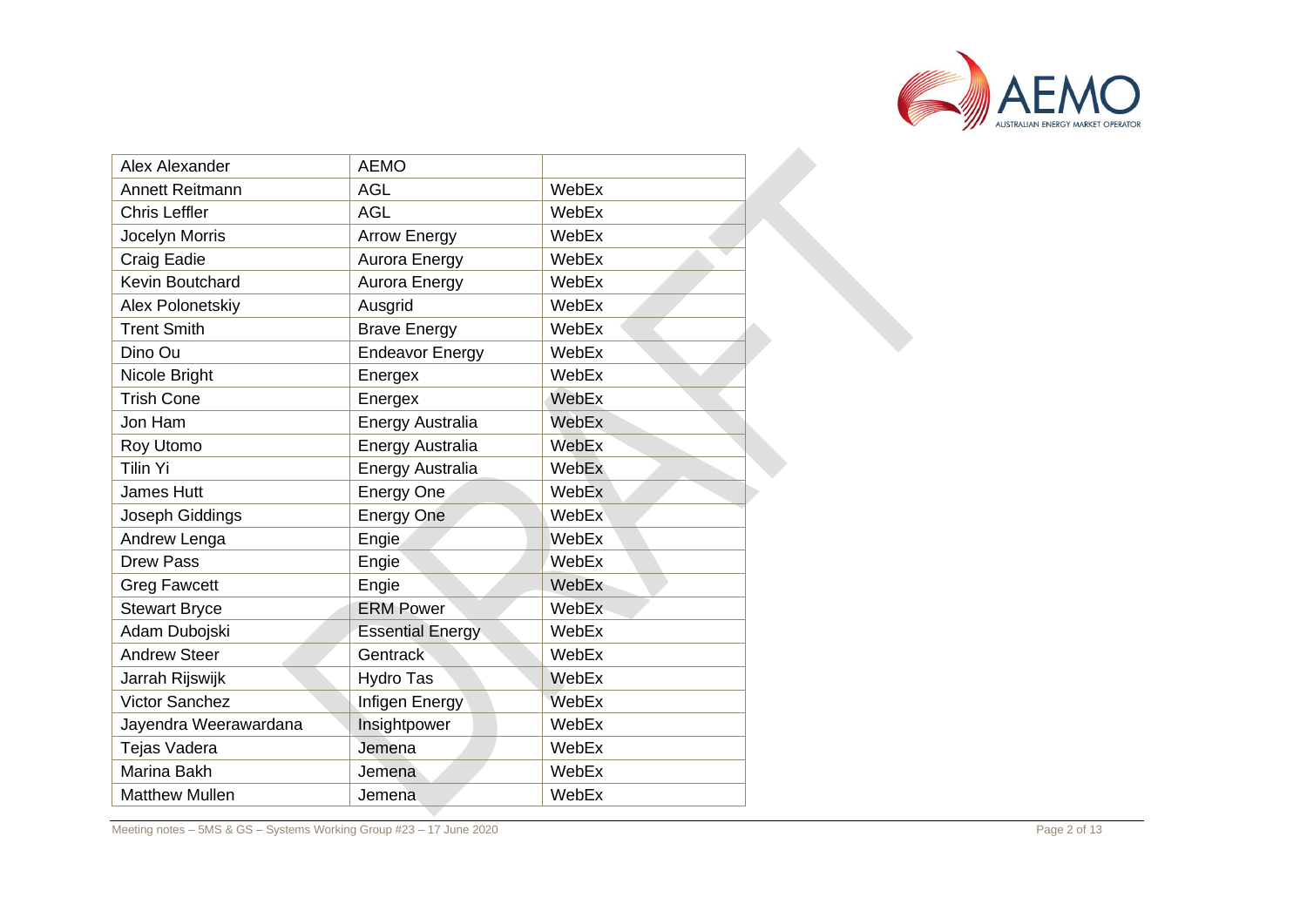

| Rob Wilson             | Jemena                   | WebEx |
|------------------------|--------------------------|-------|
| Dan Hillier            | Meridian                 | WebEx |
| <b>Steve Smith</b>     | <b>Metering Dynamics</b> | WebEx |
| Mark Lee               | Momentum Energy          | WebEx |
| Marian Vasjuta         | <b>Origin Energy</b>     | WebEx |
| Greg McLeod            | <b>Origin Energy</b>     | WebEx |
| <b>Yvonne Tuckett</b>  | Origin Energy            | WebEx |
| <b>Brendan Twiddy</b>  | <b>Origin Energy</b>     | WebEx |
| Christophe Bechia      | <b>Red Energy</b>        | WebEx |
| <b>Nick Gustafsson</b> | <b>Red Energy</b>        | WebEx |
| Sandra Ho              | Snowy Hydro              | WebEx |
| <b>Audrey Follett</b>  | Snowy Hydro              | WebEx |
| Angela Sheehy          | Stanwell                 | WebEx |
| Elizabeth Byrne        | Stanwell                 | WebEx |
| Owen Self              | Stanwell                 | WebEx |
| <b>Adrian Honey</b>    | <b>TasNetworks</b>       | WebEx |
| jaricm                 |                          | WebEx |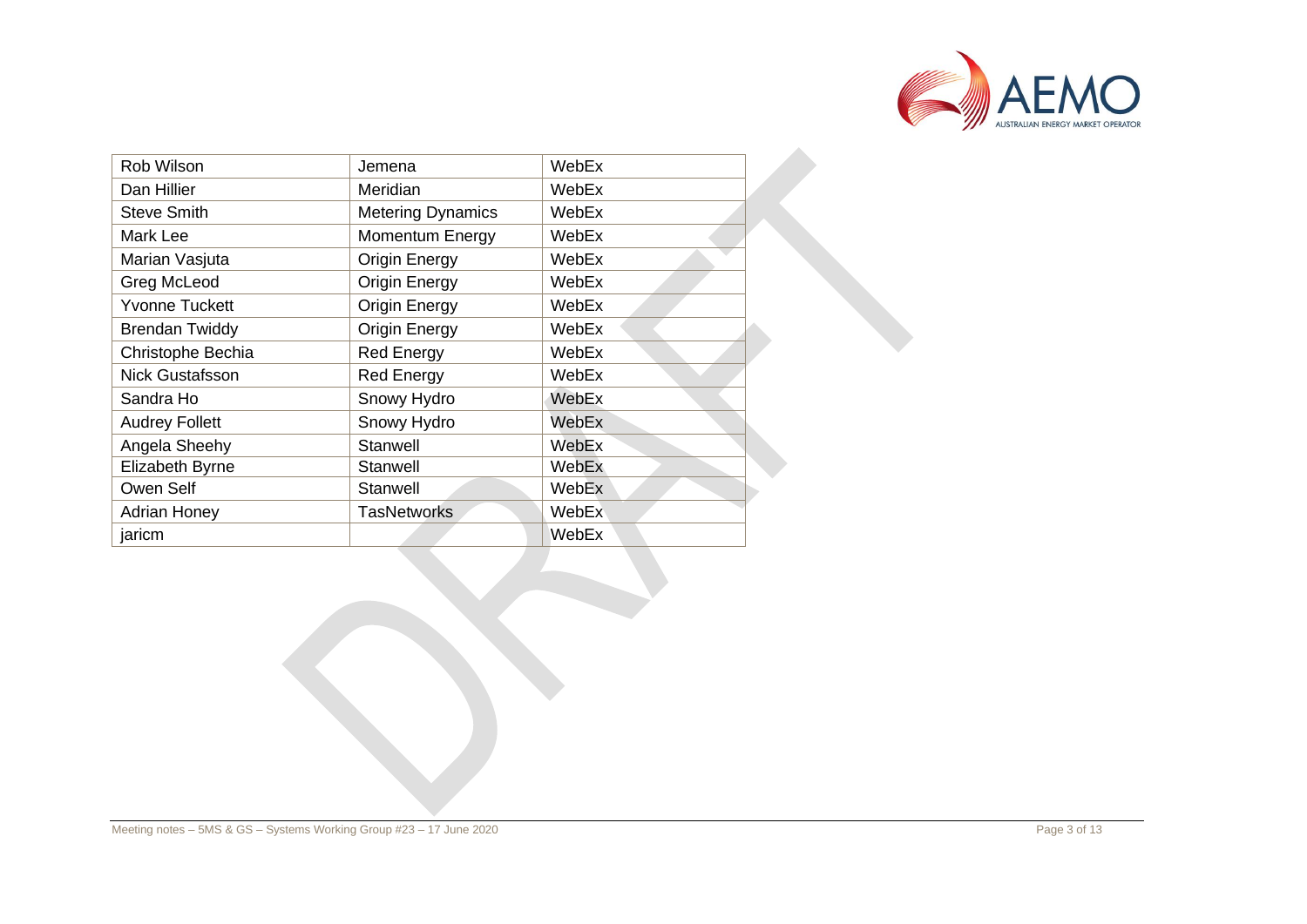

## **Preliminary Matters**

## **1. Welcome** – G. Windley

Attendees were welcomed to the #23 Systems Working Group (SWG). It was requested for participants on Webex or phone to message or email [5ms@aemo.com.au](mailto:5ms@aemo.com.au) for inclusion on the list of attendees.

## **2. Actions Update** –AM. McCague (slides 4 - 5)

The meeting notes for the previous SWG held on 20 May 2020 were confirmed. The actions from meeting #22 have been reviewed and updated. Please refer to the meeting pack and list below for more details.

## **3. Program Update** – G. Windley (slides 6 - 11)

AEMO provided a program update as set out in slide 7.

AEMO confirmed that the Settlements and Bidding Go-Live dates would remain 01-Apr-21.

## **4. Pre-Prod & Environment Questions –** Multiple presenters (slides 12 – 21)

AEMO provided responses to questions that were raised at the end of the last SWG by Stanwell as set out in the slides.

#### Q**:** When will B2B be available in pre-prod?

A: Aim is to have B2B available in advance of 01-Feb-21, in either 5MS Staging or updated in Pre-Prod. AEMO will reply to the SWG when ready.

Q: Will AEMO consider putting in the MDM release into Pre-prod as early as 01-Dec-20?

A: Yes, we are considering deploying the MDM release as early as 01-Dec-20, however AEMO will need to ensure the product is ready at that point. No decision will be made before the 31 August 2020 Retail Delivery milestone, and the preference is to use the 5MS Staging environment where possible for testing.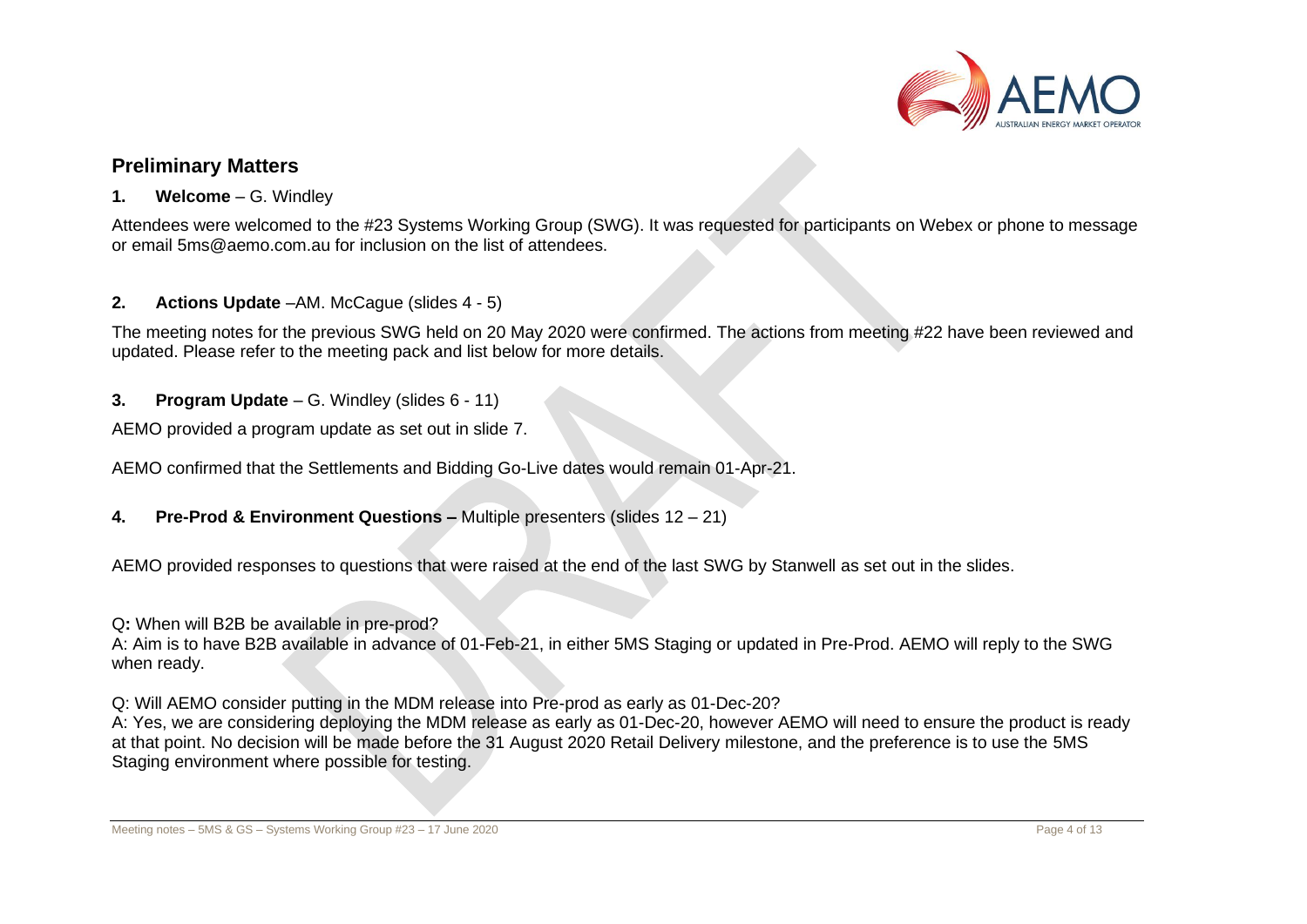

AEMO asked is deploying the MDM release into the staging environment earlier would meet participant requirements for testing. One participant responded that it could, but further consideration would be needed before they could confirm.

In relation to slide 15, the following Q&A took place:

#### **Dispatch**

Q: What does "emulate" mean in practical terms?

A: If a participant chooses to send 5-minute bids prior to the 5MS commencement date, they must emulate 30-minute bids. This means that for a 30-minute period, each 5-minute interval must be identical i.e. the six 5-minute bids in a 30-minute period are equivalent to one 30-minute bid.

Participants can continue to submit 30-minute bids until the 5MS Commencement Date. The system will convert 30-minute bids into six identical 5-minute bids (and store the latter in 5-minute tables). Participants can switch to using 5-minute bids at any point during the transitional period. AEMO suggests that once participants switch to 5-minute bidding, they do not return to 30-minute bidding as this has a risk of creating confusion (as to which is the 'latest' bid) *within participants own systems*. However, the AEMO systems are capable of dealing with participants switching between 30-minute and 5-minute bidding.

Q: Can participants roll back to 30-minute bidding if a 5-minute go-live with internal systems didn't go well (as a risk mitigation strategy)? A: In principle, and currently, there is no impediment to participants rolling back their systems to 30-min bidding before the market go live (currently 1 July 2021). The risk of confusion, mentioned before, needs to be understood. Any additional risks (to the market) are being investigated and will be explored through the RWG if they cannot be eliminated (by checking for the condition).

#### **Settlements**

AEMO confirmed that regardless of the outcome on the AEMC consultation on the proposed 12-month deferral, there would be no change to the delivery timeframes that AEMO has set. If a 12-month deferral is approved, the transition period (currently between 1 April 2021 and 1 July 2021) will simply be extended by 12 months.

5-minute capability will be deployed into the Pre-prod environment as per the schedule, however, because the Pre-prod is used for BAU activities and other programs, releases to Pre-prod and activation of various functionality may need to be reviewed. Changes that are due for release to Prod are usually only put in Pre-prod about 4 weeks before the Prod release. The timing of this activation will be agreed via the RWG.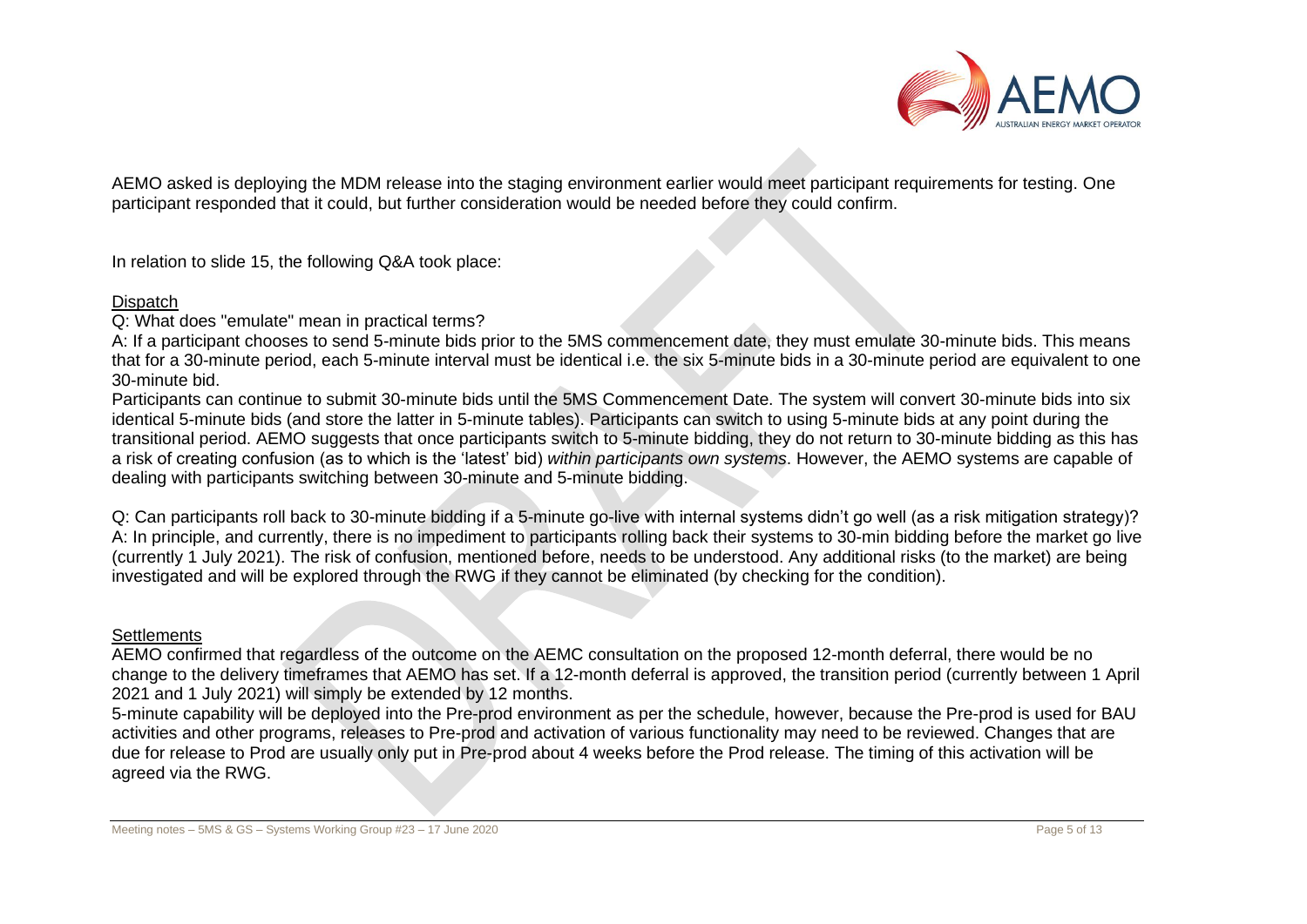

For Settlements, the strategy is to provide all the functionality, for the transition period and the end-state 5MS solution, in one package. The different functions are then activated by triggers, either in configuration flags or by dates (e.g. the 5MS commencement date). This is how AEMO can release the software according to schedule and not activate the functionality until required. For example, the code for UFE inclusion in the settlements calculation will be deployed in Pre-prod and Prod as scheduled, but the calculations will be limited to the data in the system, and AEMO notes Pre-Prod will only be refreshed with Production data.

AEMO confirmed that the 5MS and GS capability will still be available for market and participant testing in the case of a 12-month deferral as discussed with the RWG. AEMO is reviewing the possibility of reinforcing the 5MS Staging Environment so that participants will be able to test 5MS and GS capability to the extent as Pre-Prod allows, with mocked-up 5-min data, up until the market go live date.

It was acknowledged that, in the scenario where a 12-month deferral is approved, not having an environment available where participants can test 5 Minute and Global Settlement capability during the extended transition period prior to their deployment is a risk. As above, one mitigation measure is the reinforcement of the 5MS Staging Environment during this period.

**Action 23.4.1**: AEMO to add the risk of participants not having an appropriate environment to test capability to the Industry Risks and Issues Register if a 12-month deferral is approved.

#### Retail

Q: It says "2-3 items related to CR Processing and NMI Standing Data changes that will only be available in Pre-Prod one month prior to 5MS and GS Production Go-Live dates respectively". One example is provided. Could you detail in full what these 2-3 items are? Could you please elaborate into why these 2-3 items are excluded from Pre-Prod until one month prior to the go live date? Is there an estimated date participants will be supplied with Market replication notices CR processing changes? Can we get a listing of all those items that will be moved out? Is this part of the MTP?

A: The items that are not being delivered relate to restrictions on participants and data. Example stopping LRs from Objecting and receiving Notifications. Also some validation around CNDS registration.

Q: Does this mean that these excluded items will also be excluded in the MDM prod version? Will the 2-3 excluded items from pre-prod be excluded when the MDM is implemented in prod in Mar 2021?

A: Yes, these changes will not be available when MDM goes into production as the implementation of these changes will stop participants performing their market obligations until the 5MS Rule start date.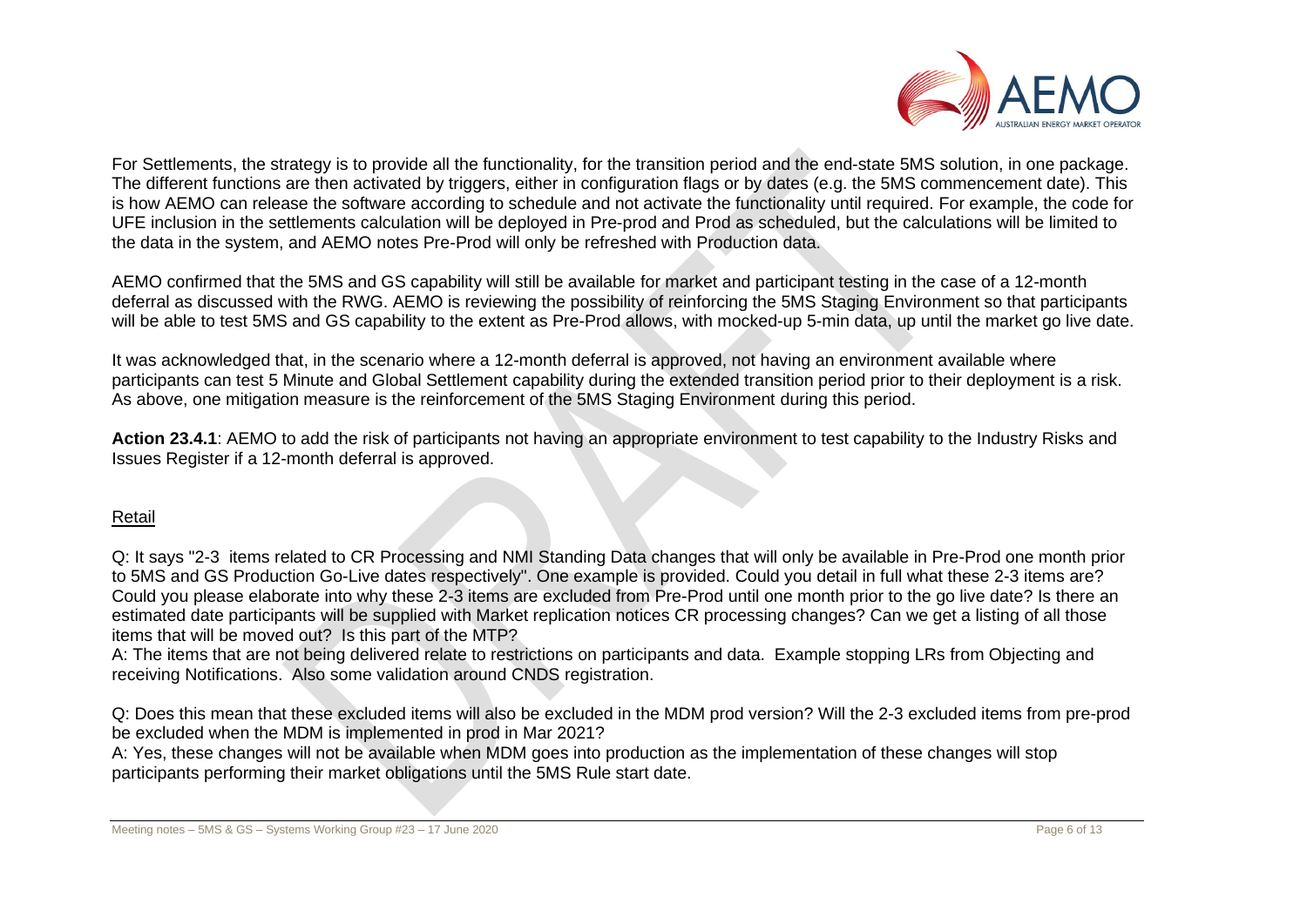

Q: Could AEMO take an action to provide more detail on what will be excluded and the timing on when these excluded items will be available in pre-prod and prod? A: Yes, action taken.

**Action 23.4.2:** AEMO to provide more detail on what will be excluded from Pre-Prod and the timing on when these excluded items will be available in Pre-Prod and Prod (to be merged with Action 23.16.1).

Q: Could AEMO provide clarity on when the UFE tests will be available and why they wouldn't be available. A: UFE testing will be supported for both Retail and Settlement streams with consolidated scenarios in the 5MS Market Trial. For individual participant testing of UFE components in staging, the Settlement aspect will be delivered with manufactured data. However, the testing of the Retail UFE reports in staging will likely require coordination with industry for the input of data and the execution of MSATS/MDM Settlement runs that feed data into the UFE Reports. AEMO is to provide an update within the detail of Action 23.4.2.

Q: Pre-prod will be used for other program deployments. Will the other market changes be available in Staging? A: Pre-prod will always reflect what is available in Production, or about to be deployed in Production. We are looking into how we could have other market changes in the Staging environment.

It was noted that, if a 12-month deferral is approved, a risk should be raised to capture the risk that other market changes may not be reflected in the 5MS Staging Environment.

**Action 23.4.3:** AEMO to add the risk the 5MS Staging Environment not reflecting other market changes during the 12-month transitional period to the Industry Risks and Issues Register if a 12-month deferral is approved.

AEMO explained how Bidding was able to provide both 30 and 5-minute functionality at the same time, demonstrating that this is not affected by the proposed deferral.

## **5. Industry Testing Working Group Update** – T. Grant (slides 22-23)

AEMO provided an update on the discussions at the ITWG as set out in the slides. It was noted that little feedback was received from participants on the recommended testing approach for platform deployments. This will be discussed again at the upcoming ITWG on 24- Jun-20 with the intention of receiving more feedback.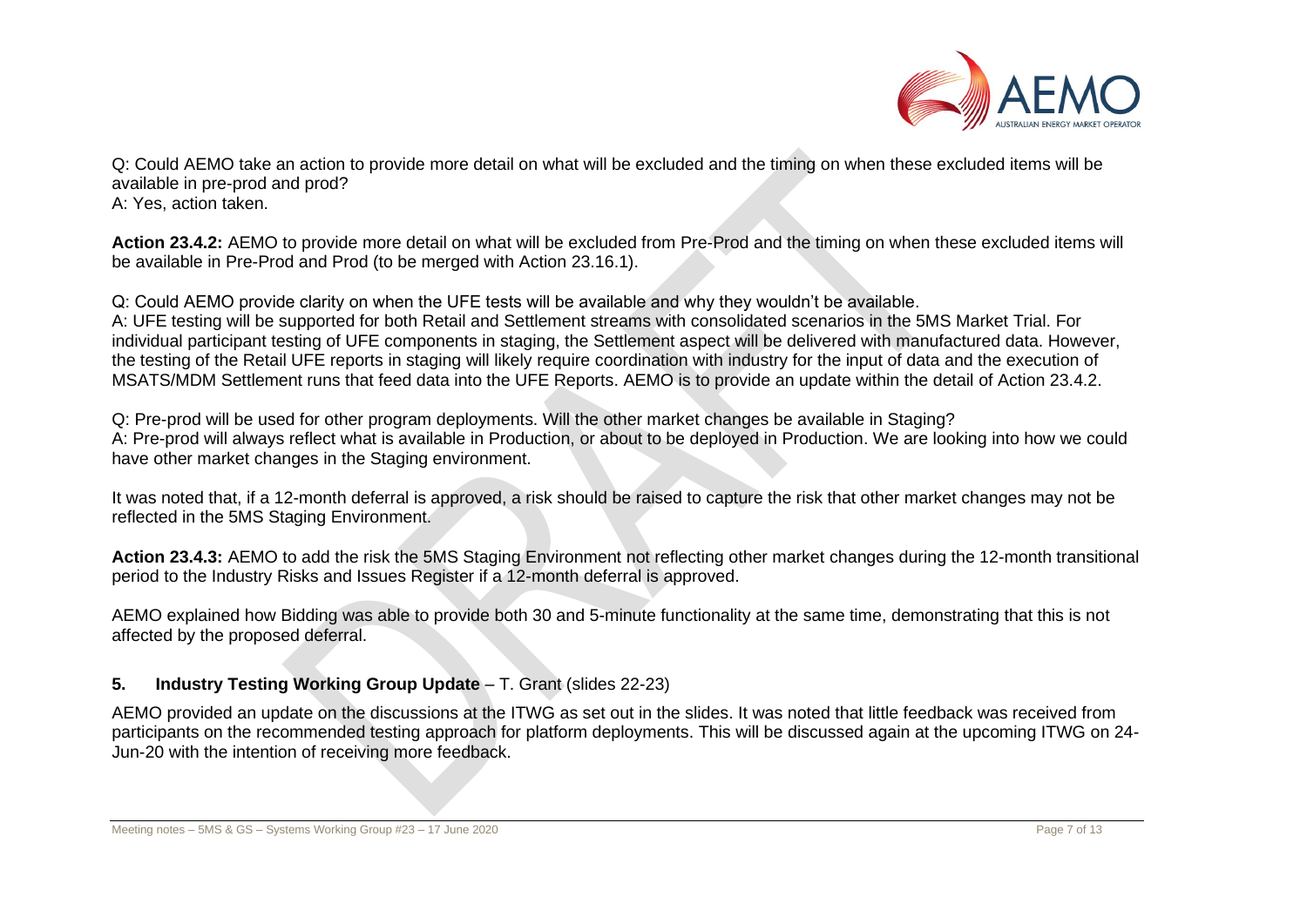

#### **6. Readiness Working Group Update** – G. Minney (slides 25 - 27)

AEMO provided an update on RWG #12 conducted on 10-Jun-20 as set out on slide 26 and an update on the activities that are being undertake for Industry Readiness Reporting as per slide 27, including to survey participants for program intentions following release of the deferral rule change decision

**7. Procedures Update** – S. Tu (Slides 28 - 30)

AEMO provided a procedures update as per the slides.

Q: will any of these items be part of the MDM Go Live

A: AEMO to take as an action item to redevelop the '5MS/GS Procedures update' slide to highlight the functional impacts to the 5MS systems stream for each ERCF and B2B Working Group 5MS/GS-related procedure change.

Q: When will we see these in Staging given that the drop will be 31 August 2020, but the consultations are not final?

A: AEMO has built and will be deploying functionality into Staging with working assumption that the Procedure changes will be approved as described in the table.

**Action 23.7.1:** AEMO to confirm that all the items on the Procedure table on slide 29 of SWG#23 will be available in the 5MS Staging Environment from 31-Aug-20 and update the slide with the system functionality that is going into different environments.

Q: Will TNI2 cross-boundary meters be pushed downstream to all participants?

A: TNI2 will be added to the new schema version R39. The TNI2 field will only be available to participants that have a Market Relationship to a Cross Boundary Connection point. The new schema version r39 will provide the ability for the TNI2 value to be reported to participants when the value has been populated. AEMO will populate the TNI2 value where advised/required, associated participants will have the TNI2 values included in the relevant outputs where populated.

Q: Is "Obligation for MC to provide updated or substitution data in the cases of theft or fraud" likely to change the UFE calculation?

A: there are no changes to the way UFE is calculated. This is additional data that will change the amount of data that will be available from participants and is expected to change the outcome of the UFE calculation. The more data included in the calculation the more accurate the UFE result.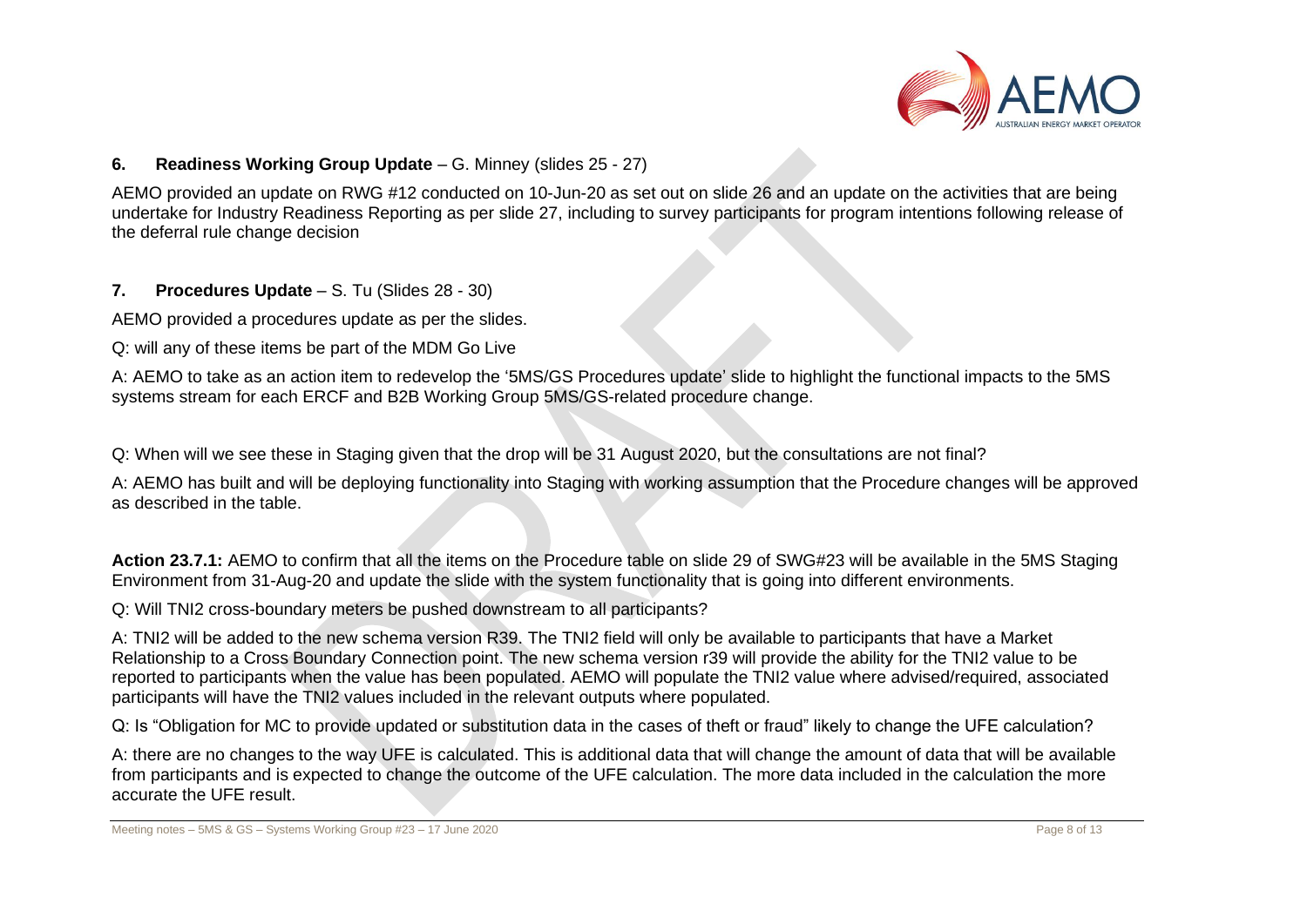

**Action 23.7.2**: AEMO to redevelop the '5MS/GS Procedures update' slide to highlight the functional impacts to the 5MS systems stream for each ERCF and B2B Working Group 5MS/GS-related procedure change.

#### **8. 5MS Stakeholder Engagement Update –** AM. McCague (slides 31 – 38)

A summary of the feedback provided from the SWG through the quarterly Stakeholder Engagement Survey was provides as per the slides.

A proposal to combine the SWG and RWG was presented. Six participants expressed their support.

**Action 23.8.1:** SWG to liaise with internal RWG reps and provide feedback on AEMO proposal to combine SWG and RWG by 26-Jun-20.

## **9. Forward meeting plan** – G. Windley (slides 39 - 41)

AEMO noted that the next SWG #24 meeting is scheduled to be the same week as the joint PCF and RWG workshop on the results on the AEMC consultation on the proposed 12-month deferral. It was proposed that the SWG be cancelled and that the SWG be invited to the joint workshop. Focus Groups will be arranged if technical topics arise that should not be delayed until August. No objections to the proposal were received.

#### **10. Dispatch Stream Update** – I. Devaney (slides 42 - 44)

AEMO provided a Dispatch Stream update as set out in the slides.

#### **11. Settlements stream update** – M. Hillaby (slide 45 - 47)

AEMO provided a Settlements Stream update as set out in the slides.

## **12. Retail stream update** – J. Agelopoulos (slides 48 – 50)

AEMO provided a Retail Stream update as set out in the slides.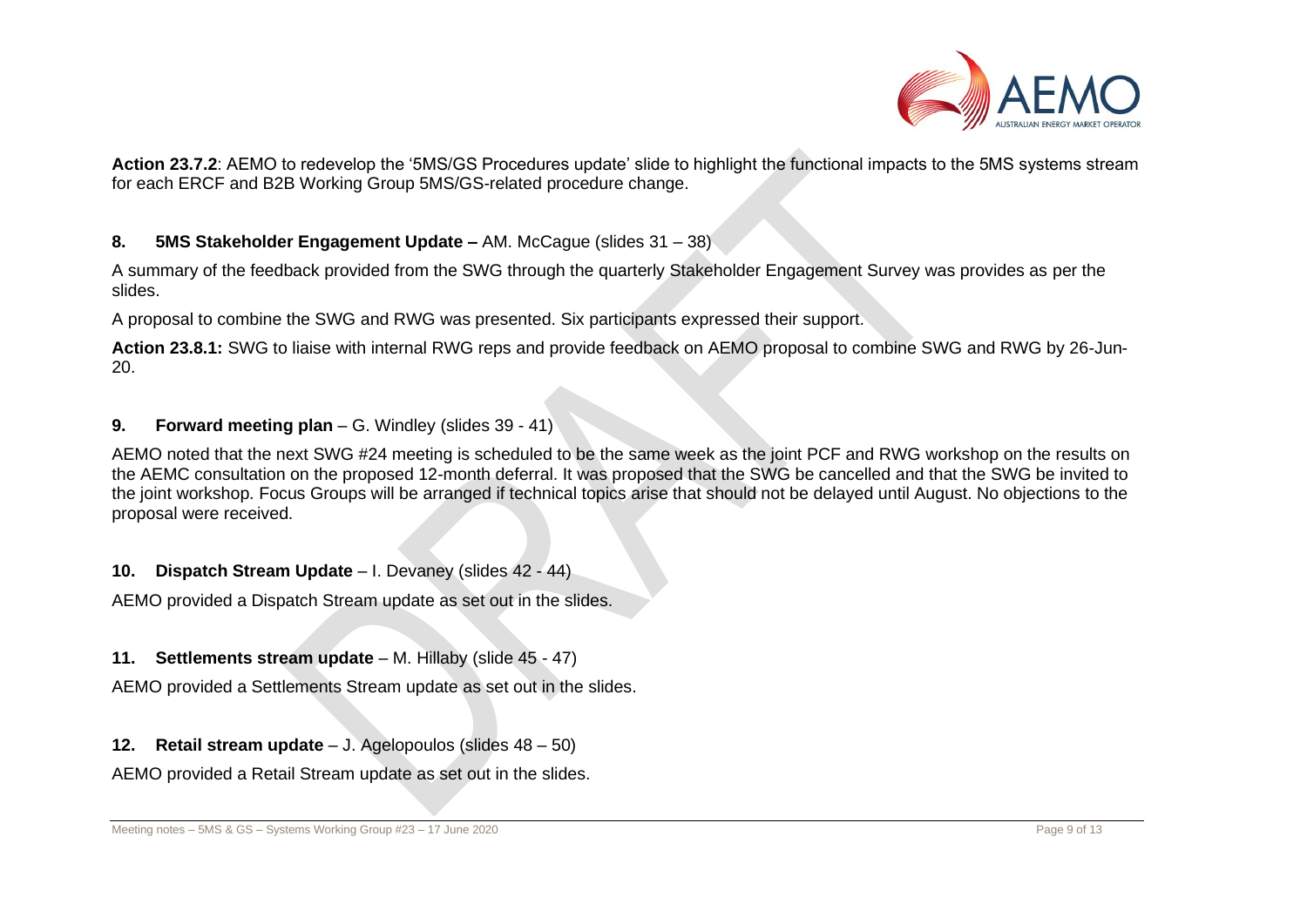

### **13. Retail Staging Release Drop 2 - June 2020 –** S. Tu (slides 51 - 53)

AEMO confirmed the functionality available in Retail drop 2 in Staging which was completed 15-Jun-20.

#### **14. B2M MTRD .ac1 and .ack Schema versions –** S. Tu (slides 54 - 55)

An updated was provided as per slide 55.

Recipients preferred schema for MTRDs are specified in the B2B Browser Transforms and Protocol screen.

For B2B MTRDs the Recipient is never privy to the schema version that the Initiator is on as the ehub is acting as the layer of abstraction, AEMO therefore transforms the initiating participant a positive Acknowledgement in the initiating participant's preferred schema version.

The 5MS project wishes to highlight that for B2M MTRD as AEMO is the recipient, the eHub knows exactly what schema version the initiators message is in, and by sending the Acknowledgement in the same version as the initiating transaction message we can be sure that initiator can support this transaction. AEMO shall send to the initiating participant B2M MTRD Hub Acknowledgements, Negative Acknowledgement, and Positive Acknowledgement in the same version of the schema as the received Message

## **15. B2M MTRD and B2B Stop Files –** S. Tu (slides 56 - 58)

An updated was provided as per slides.

#### Recap

Use Case for MTRDs, B2M MTRD for NEM settlements and TUoS billing, B2B MTRD: B2B Retail, Network and other Market Participant activities. B2M MTRD for NEM settlements should not be conflated with B2B message flow.

There are B2B and B2M Stopfiles, B2B Stopfile - are to protect Participant Mkt systems and to notify initiating registered participants that a peer is experiencing system issues, stopping the ability to receive messages to stop them being overwhelmed. B2M Stopfile - are to protect AEMOs Mkt systems. One of the points where the procedural use case and technical consideration of the platform cross over is on the topic of Stopfiles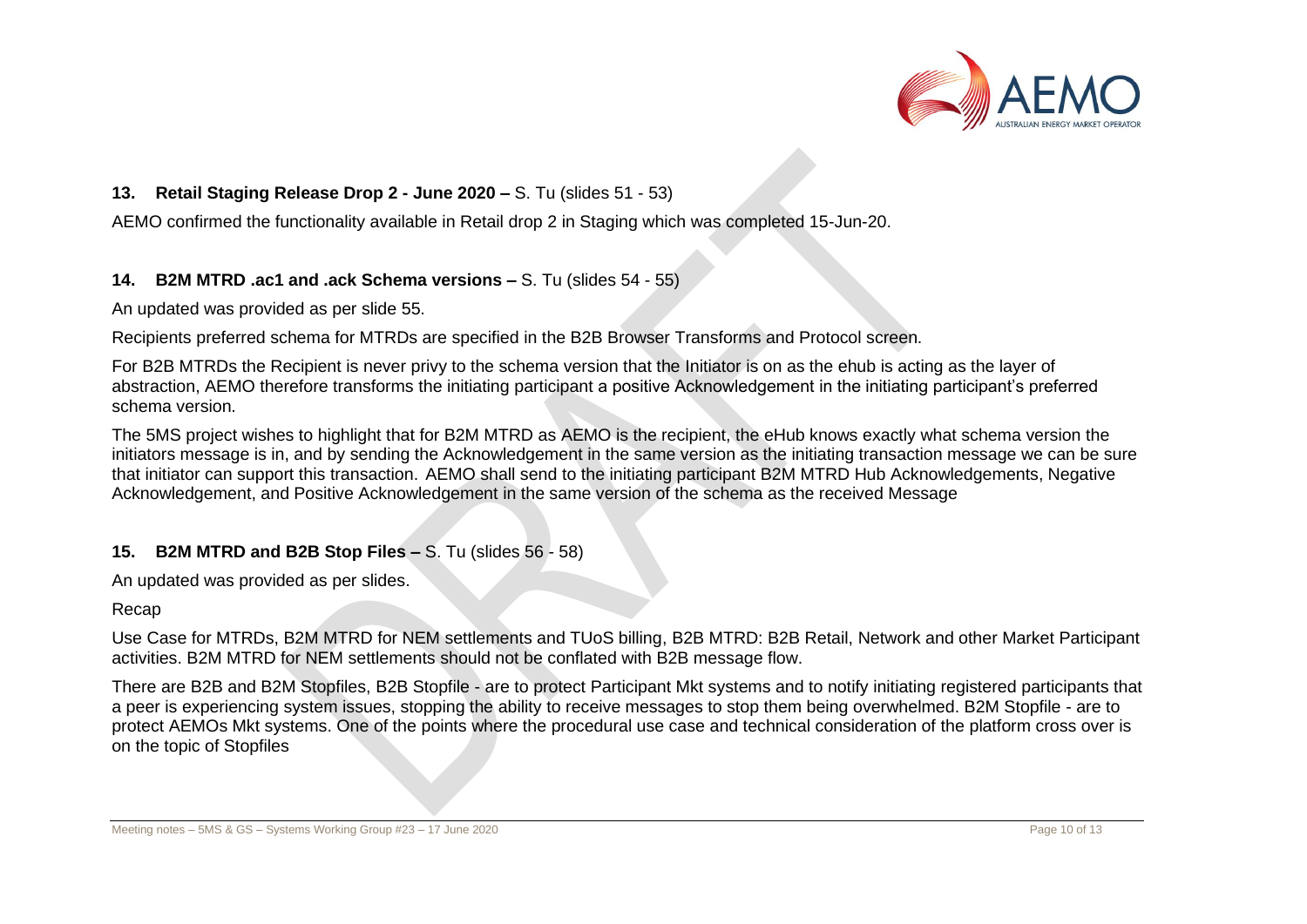

Clear distinction between B2M MTRD and B2B MTRD for the purpose of stopfiles. B2M MTRD messages will not count to the B2B stopfile count, in fact B2M MTRD will not be subject to a stopfile. The use case to 'protect' a Mkt system can be met for B2M by limiting the number of delivered messages to 100. We don't want to stop participants B2B and B2M mkt systems due to an issue with one.

Q**:** Clarification requested that for B2M MTRD messages, these must be delivered to the B2B outbox file share

A: AEMO to confirm that this is described in the MSATS Technical Specification [Update from AEMO post meeting: Requirement is described [here](https://www.aemo.com.au/-/media/files/electricity/nem/5ms/systems-workstream/2020/msats-release-schedule-and-technical-specification-5ms-meter-data.pdf?la=en&hash=0D3B33FDAFE90A50390E17CF1B408E6C) in 5.2.6 Submit B2M MTRD Meter Data Notifications via FTP. AEMO shall update this section to make this point unambiguous]

Q: If a Participant with a /B2B/Inbox participant file folder setup places a B2M MTRD in the /Inbox folder with the file be processed

A: AEMO to confirm that the behaviour [Update from AEMO post meeting: A B2B or B2M MTRD **must** be placed in the /B2B/Inbox folder to be processed by the batch handler]

**Action 23.15.1**: AEMO to clarify that for B2M MTRD messages, these must be delivered to the B2B outbox file share.

## **16. AOB**

Stanwell provided a proposed approach to presenting the information needed by participants for the 5MS and GS capability including when each element is available in staging and in pre-prod.

**Action 23.16.1:** AEMO to develop spreadsheet providing detail on the functionality available in each drop into the 5MS Staging Environment and into Pre-production environment.

## **17. Meeting Close**

Meeting closed at 13:00.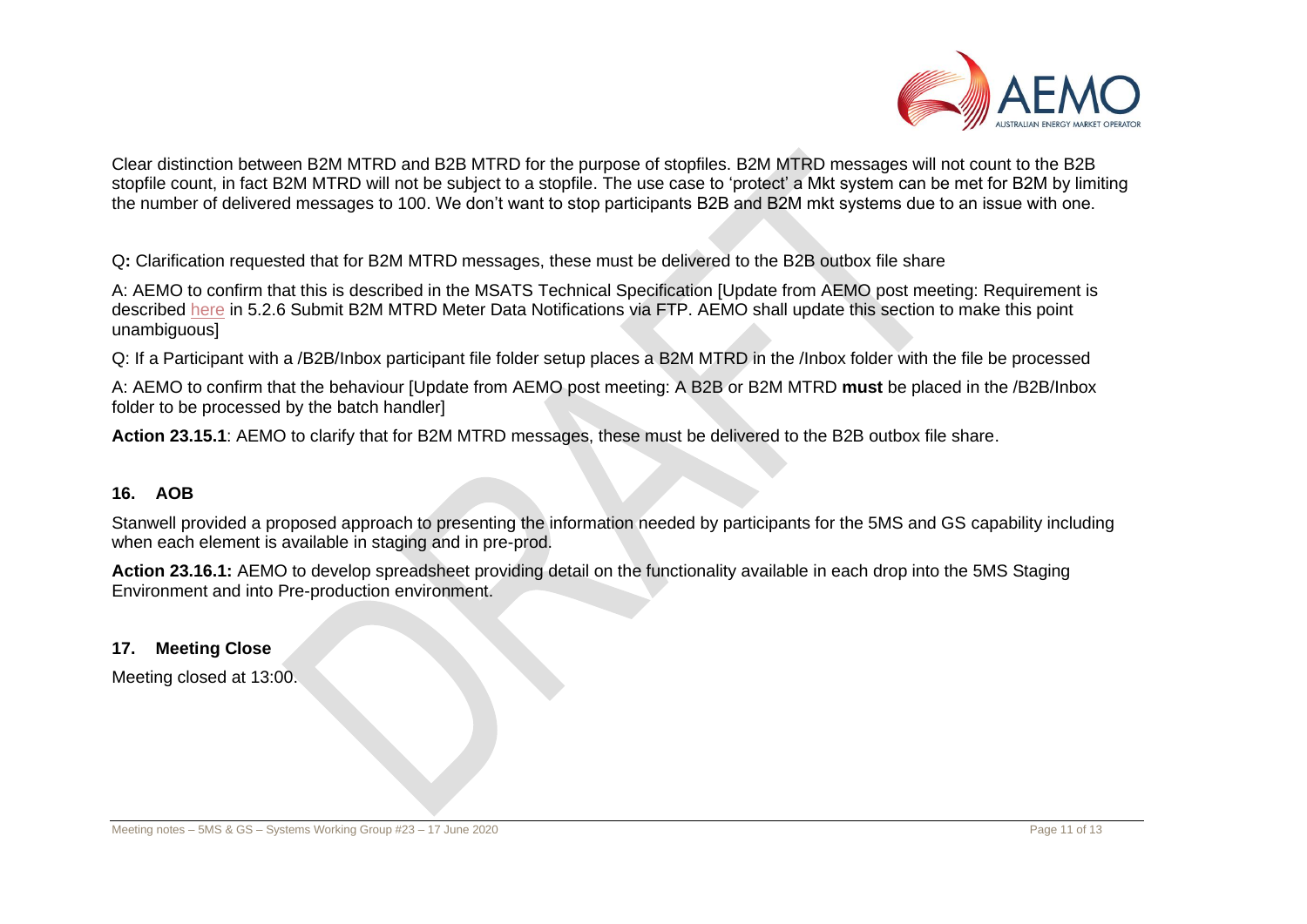## **Action Log**

| Item   | <b>Status</b> | <b>Topic</b>                           | <b>Action</b>                                                                                                                                                                                                                                                | <b>Owner</b> | Due By     | <b>Comment</b>                                                      |
|--------|---------------|----------------------------------------|--------------------------------------------------------------------------------------------------------------------------------------------------------------------------------------------------------------------------------------------------------------|--------------|------------|---------------------------------------------------------------------|
| 23.4.1 | Open          | Pre-Prod &<br>Environment<br>Questions | AEMO to add the risk of participants not having<br>an appropriate environment to test capability to<br>the Industry Risks and Issues Register if a 12-<br>month deferral is approved.                                                                        | AEMO         | 16/07/2020 | This risk will be added after the decision<br>from AEMC is received |
| 23.4.2 | Open          | Pre-Prod &<br>Environment<br>Questions | AEMO to provide more detail on what will be<br>excluded from Pre-Prod and the timing on when<br>these excluded items will be available in Pre-<br>Prod and Prod (to be merged with Action<br>$23.16.1$ ).                                                    | <b>AEMO</b>  | 31/07/2020 |                                                                     |
| 23.4.3 | Open          | Pre-Prod &<br>Environment<br>Questions | AEMO to add the risk the 5MS Staging<br>Environment not reflecting other market<br>changes during the 12-month transitional<br>period to the Industry Risks and Issues Register<br>if a 12-month deferral is approved.                                       | <b>AEMO</b>  | 16/07/2020 | This risk will be added after the decision<br>from AEMC is received |
| 23.7.1 | Open          | Procedures<br>Update                   | AEMO to confirm that all the items on the<br>Procedure table on slide 29 of SWG#23 will be<br>available in the 5MS Staging Environment from<br>31-Aug-20 and update the slide with the system<br>functionality that is going into different<br>environments. | AEMO         | 31/07/2020 |                                                                     |
| 23.7.2 | Open          | Procedures<br>Update                   | AEMO to redevelop the '5MS/GS Procedures<br>update' slide to highlight the functional impacts<br>to the 5MS systems stream for each ERCF and<br>B2B Working Group 5MS/GS-related procedure<br>change.                                                        | <b>AEMO</b>  | 17/08/2020 |                                                                     |